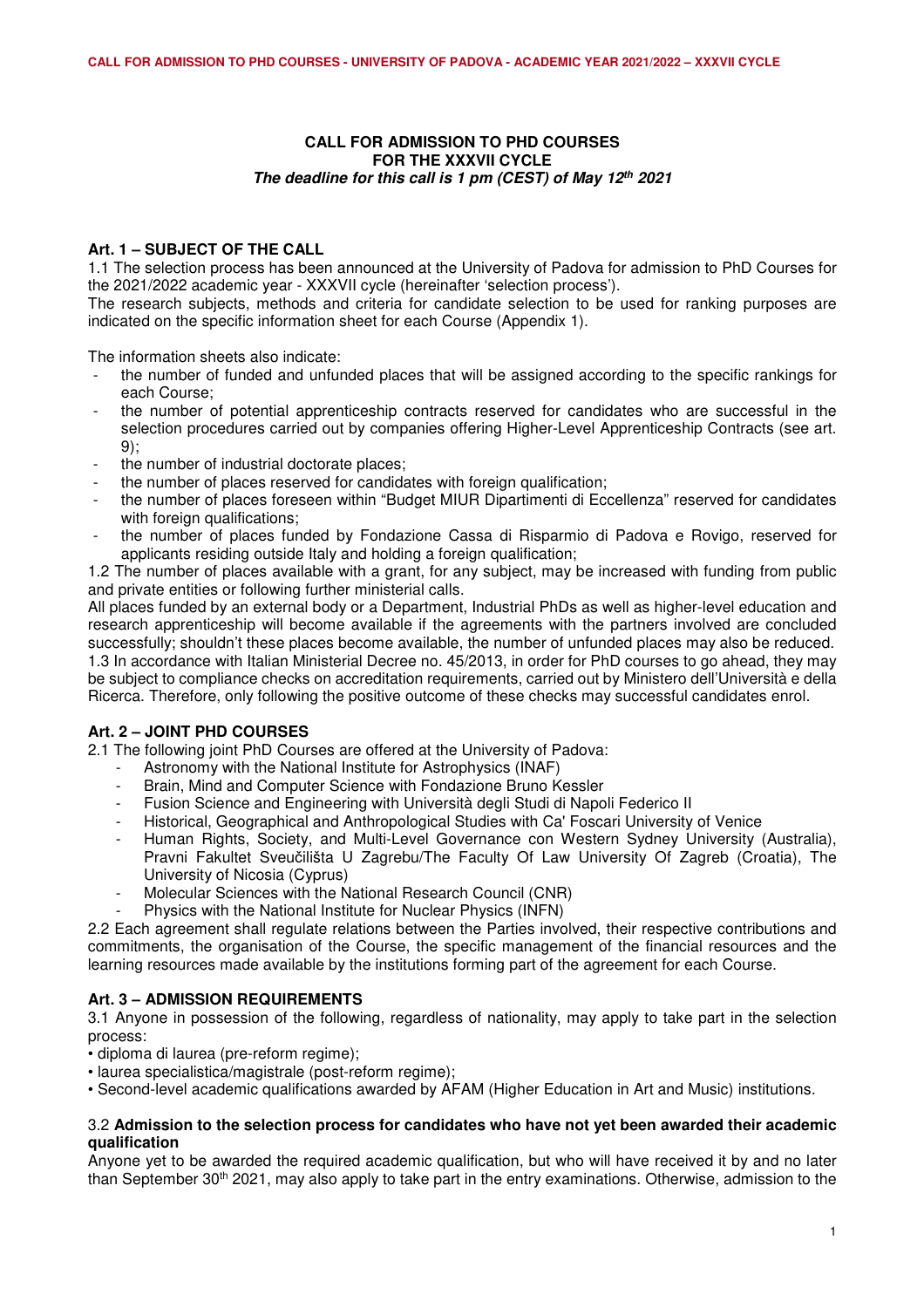course will be denied. Admission will be conditionally granted to these candidates, who will have to provide self-certification regarding the qualification awarded (or the certificate itself if the qualification was awarded in a non-EU country), together with an identity document by October 5<sup>th</sup> 2021. Said certification must be sent via email to phd.application@unipd.it. The self-certification (or the certificate itself if the qualification was awarded in a non-EU Country), must indicate the name of the university that awarded the qualification, the date it was awarded, the kind of degree (second-cycle Italian - degree, Master's Degree or equivalent qualification), and the grade achieved, together with a copy of a valid identity document.

## 3.3 **Admission to the selection process for candidates in possession of an academic qualification awarded abroad**

Applicants with an academic qualification awarded abroad can be admitted to a PhD course only if the abovementioned qualification is equivalent to a second-cycle Italian degree ("Laurea magistrale a ciclo unico"/"Laurea specialistica"/Laurea magistrale") awarded at an officially recognized foreign academic institution, which grants admission to a PhD course in the education system/Country in which it was awarded (except for significant differences). Said qualification must be comparable to the Italian degree required for the admission to a PhD course (i.e. Master's Degree or another equivalent second-cycle degree).

Admission to the selection process will be conditionally granted to those candidates in possession of an academic qualification awarded abroad that has not yet been officially recognised as equivalent to a secondcycle Italian qualification by the competent academic bodies of Italian universities.

To this end, when completing the online application process, the candidate must request that their qualifications be verified and attach the following documents:

- if already awarded, certificate or self-certification (in the cases provided for by Italian law) of both first (Bachelor) and second-cycle degree (Master's), with grade;

- Certificate or self-certification (in the cases provided for by Italian law) of the list of exams/transcript of records of both first (Bachelor) and second-cycle degree (Master's), with grade;

- any other documentation deemed useful for the assessment of the suitability of the qualification held (e.g. Diploma Supplement, Declaration of Value, Statement of Comparability and Verification issued by ENIC-NARIC).

The above-mentioned documents must be drawn up in Italian or English, under penalty of exclusion from the selection.

The Selection Committee evaluates the suitability of the foreign degree according to the documentation attached to the application, and can therefore exclude the candidate if such documentation does not provide sufficient information for the assessment.

# **Art. 4 – APPLICATION FORM**

4.1 The application form to participate in the selection process may only be submitted using the dedicated online procedure, available at: **https://pica.cineca.it/unipd/dottorati37.** Application forms must be submitted no later than 1 pm (CEST) on the announcement deadline date (May 12<sup>th</sup> 2021).

Candidates intending to apply for more than one Course must complete a separate application for each chosen Course.

Should the Course have more than one curriculum, candidates must indicate their order of preference. Preferences expressed on the application form will provide an indication of the candidate's interests and will not be binding for the Committee.

If the Course has more than one curriculum and separate rankings be drawn up, the candidate can apply for only one curriculum.

With regard to each Course, candidates must indicate whether they are exclusively competing for unfunded places. This choice cannot be changed afterwards.

With regard to each Course, candidates also wishing to compete for places with priority research grants are obliged to indicate this in their application, selecting the relative subjects. This option will be a binding priority choice, even if the candidate applied for a place with scholarship funded by Fondazione Cassa di Risparmio di Padova e Rovigo and reserved for candidates residing outside Italy and holding a foreign qualification.

Priority research grants are linked to specific curricula, if present, in accordance with the information provided on the sheet for each single Course.

If the information sheet for the chosen PhD course provides indication of places with grants funded by Fondazione Cassa di Risparmio di Padova e Rovigo reserved for applicants residing outside Italy and holding a foreign qualification, candidates wishing to compete for these places must select this option in their application. This option will be a binding priority choice even in the case the candidate applied also for a priority research grant.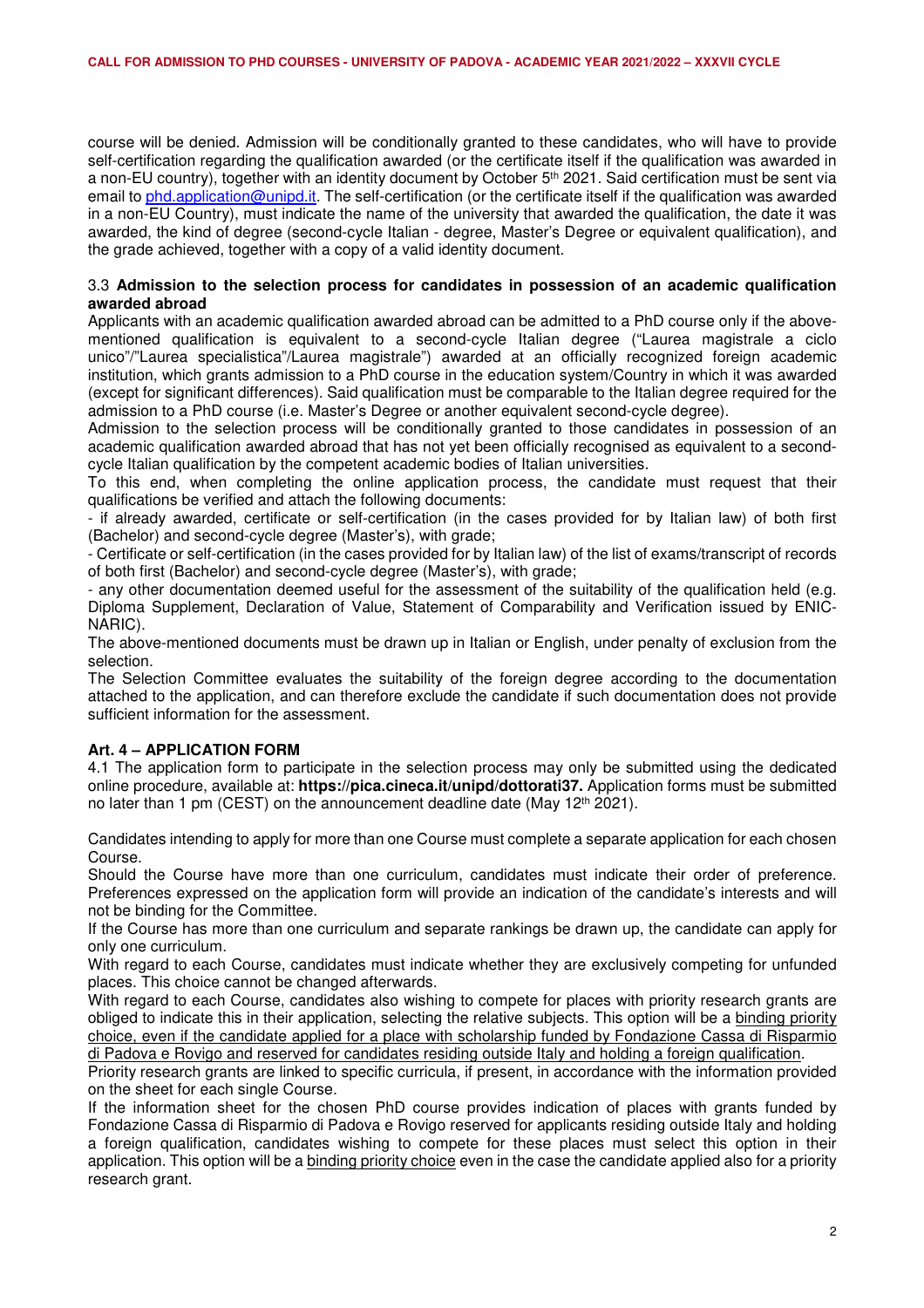Only candidates who have made a specific request to do so in their application may compete for priority research grants and reserved places. These choices are final.

With regard to each Course offering potential Higher-Level Education and Research Apprenticeship Contracts, candidates meeting the requirements set forth by art. 9 of the present announcement, who wish to take part in the selection process held by the Companies for the activation of Higher-level Education and Research Apprenticeship contracts, must provide consent for their personal data to be processed and transmitted. In this way, the University will be authorised to send this data to the Companies so that the candidate may be contacted for apprentice selection.

If the information sheet for the chosen PhD course provides indication of places relating to industrial doctorates, candidates wishing to compete for these places and who are in possession of the necessary requirements must request this in the dedicated section of the online application procedure, and will not be able to compete for the other places available.

4.2 All required documents to be submitted listed in the information sheet for the chosen PhD course must be attached to the application form, together with a copy of a valid identity document. If the candidate is applying for more than one course, each application must be completed with the relative documents required. All documentation must be attached in pdf format.

For all legal purposes, the application is to be considered as a self-certification of the data included therein and of the attached documents, in accordance with articles 46 and 47 of Italian Presidential Decree no. 445/2000 and subsequent amendments.

**Once the application form has been completed, it must be printed, signed and re-uploaded following the instructions described in the online procedure, and copy of a valid identity document must be attached. A missing signature and/or missing identity document could lead to exclusion from the selection process.** 

**The online procedure for submitting the application form can be also accessed through SPID (Public Digital Identity System), by choosing the University of Padova from the list of providers available: in case of access via SPID, no signature will be required when submitting the application.** 

4.3 After closing the application, the candidate can, where applicable, request **reference letters** by completing the appropriate section on the application form. The candidate can request reference letters before the same closing date for applications, i.e. May 12th 2021 at 1 pm (CEST). A notification for completion of the letter will be sent to the referee only after the application has been fully submitted.

The referee will be automatically notified by the system and will have to personally complete the reference letter section in the online procedure and submit it by the deadline of May 14<sup>th</sup> 2021 at 1 pm (CEST).

#### **Reference letters attached by the candidate will not be taken into consideration**.

4.4 The application is automatically sent to the University when the online procedure has finally been completed. Therefore, no paperwork needs to be delivered or sent to the University's offices.

4.5 Candidates are invited to complete applications for the selection process well in advance of the closing date specified in this competition notice.

Candidates are responsible for verifying that the procedure is completed correctly. No complaints will be accepted for any malfunctioning of the IT system due to overload experienced by candidates near the closing date.

4.6 Candidates with disabilities or specific learning disabilities (SLD) may support the admission tests with reasonable adjustments, making an explicit request to the Student Services Office - Inclusion. To this end it is necessary to:

1) request the individualized test through the dedicated online application;

2) send an email to inclusione.studenti@unipd.it specifying the supports, aids or compensatory measures needed (additional time assigned cannot exceed 50% more than the time foreseen for the test):

3) send the relevant documentation to the Student Services Office – Inclusion (inclusione.studenti@unipd.it), together with a copy of a valid identity document by 1 pm of May 12<sup>th</sup> 2021. The form to be filled in is available at the webpage http://www.unipd.it/accoglienza-prove-ingresso.

Useful documentation for reasonable adjustments includes:

- certification pursuant to Law 104/1992;
- civil disability certification;
- SLD diagnosis certification (issued for no more than 3 years, or renewed as an adult, by facilities of the National Health Service or by specialists and accredited facilities).

Candidates with disabilities or specific learning disabilities (SLD) residing in foreign Countries must submit the certification about disability or SLD issued in the Country of residence, together with a sworn translation in Italian or English. On the basis of the documentation presented, and after possible interview with dedicated personnel (way to be agreed), supports for the test will be considered.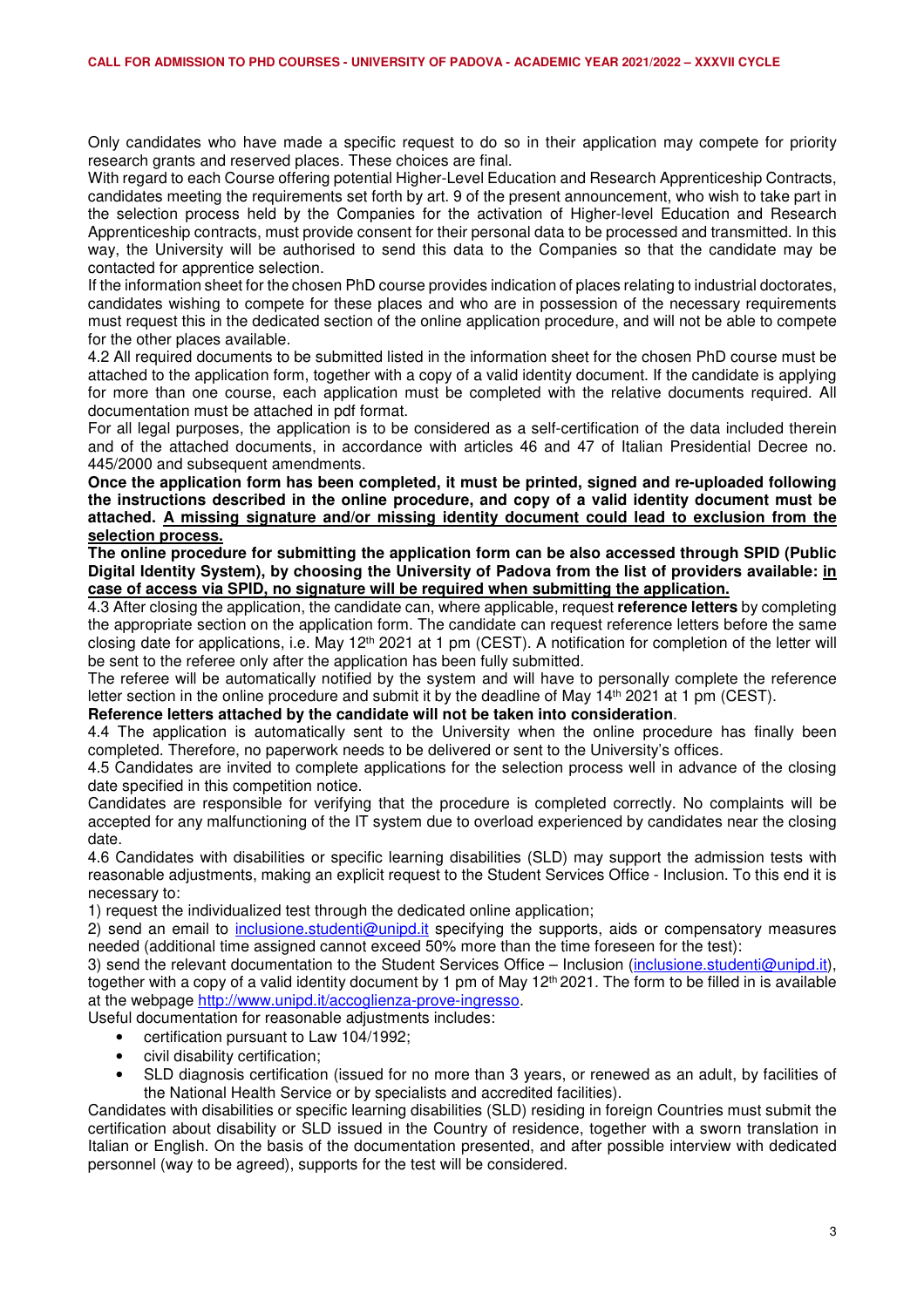It is therefore recommended to contact the Student Services Office – Inclusion well in advance of the date of the test, by sending an email to inclusione.studenti@unipd.it.

Further information can be found at the following link: https://www.unipd.it/en/inclusion-reception-andadmissions-tests.

#### **Art. 5 – ADMISSION PROCEDURES AND ENTRY EXAMINATIONS**

5.1 Information on selection procedures and the dates for examinations, if applicable, are provided in the information sheets specific to each Course.

#### **For all intents and purposes, the examination dates indicated in the Course information sheets represent official notification. Candidates will therefore not receive any further call or notification regarding the entry examinations.**

To take the examinations, candidates must connect on the day and at the time indicated in the aforementioned information sheets, providing a valid identity document (e.g. a national identity card, passport or driving licence).

5.2 Oral examinations will be considered passed if the candidate obtains a mark equivalent to at least 7/10.

For selection processes that only take into consideration academic qualifications, candidates will only be considered suitable if they have obtained a minimum score corresponding to at least 7/10.

If specified in the individual Course information sheet, the Committee will carry out a pre-selection on the basis of the academic qualifications presented by the candidate. Candidates who pass the pre-selection phase, obtaining a minimum score of 7/10, will be admitted to the oral examination.

The entry examination will be taken in the language(s) indicated in the Language(s) section of the specific information sheets for each Course, under the item "Admission exam".

5.3 All candidates will take the oral examination remotely, using the videoconferencing equipment Zoom or, if not available in their country, another equipment agreed with the Commission. Candidates must guarantee that they will use a webcam in order for them to be correctly identified by the Selection Committee and that they will connect on the day of the oral examination.

For identification purposes, and under penalty of exclusion from the selection process, candidates are required to identify themselves showing the same identity document already sent as an attachment to the application before the start of their oral exam.

Failure to connect or be reachable on the day and at the time agreed, or failure to show a valid identity document pursuant to the previous paragraph, may result in exclusion from the selection process.

The University of Padova shall accept no responsibility for any technical issues that may prevent the oral examination from being correctly carried out.

5.4 Oral examinations are public.

5.5 For candidates who have also submitted an application for priority research grants, the Committee will also verify their suitability for the specific subject.

5.6 If the PhD courses are structured in curricula and only one ranking will be drawn up, the Committee shall also assign each candidate with a single curriculum in relation to the candidate's scientific profile, based on the examinations taken and the documentation provided.

5.7 In the case of PhD Courses with places reserved for candidates with foreign qualification or candidates residing outside Italy and holding a foreign qualification, the information sheet for each Course specifies if there are any different admission procedures and specific rankings for the admission of candidates with the requirements requested, or if there will be a single ranking for admission to the Course with places/grants reserved for eligible candidates with the requirements requested.

# **Art. 6 – SELECTION COMMITTEES**

The Selection Committees are appointed by the Rector according to the proposal put forward by the PhD Board, in accordance with the University Regulations on PhD courses.

# **Art. 7 – RANKINGS AND ADMISSION TO COURSES**

Upon conclusion of entry examinations, each Committee compiles the general ranking for admission to the Course based on grades achieved in the examinations. Candidates will be granted admission to the courses according to the Course ranking or any other specific ranking, if applicable.

If the candidate has been successful in their application to more than one PhD course, they will have to decide on one only Course upon enrolment.

When assigning the grants according to the general ranking, the Committee will give priority to the scholarships funded by Fondazione Cassa di Risparmio di Padova e Rovigo, except for the following cases.

**7.1 Assignment of places with scholarships funded by Fondazione Cassa di Risparmio di Padova e Rovigo reserved for candidates residing outside Italy and holding a foreign qualification**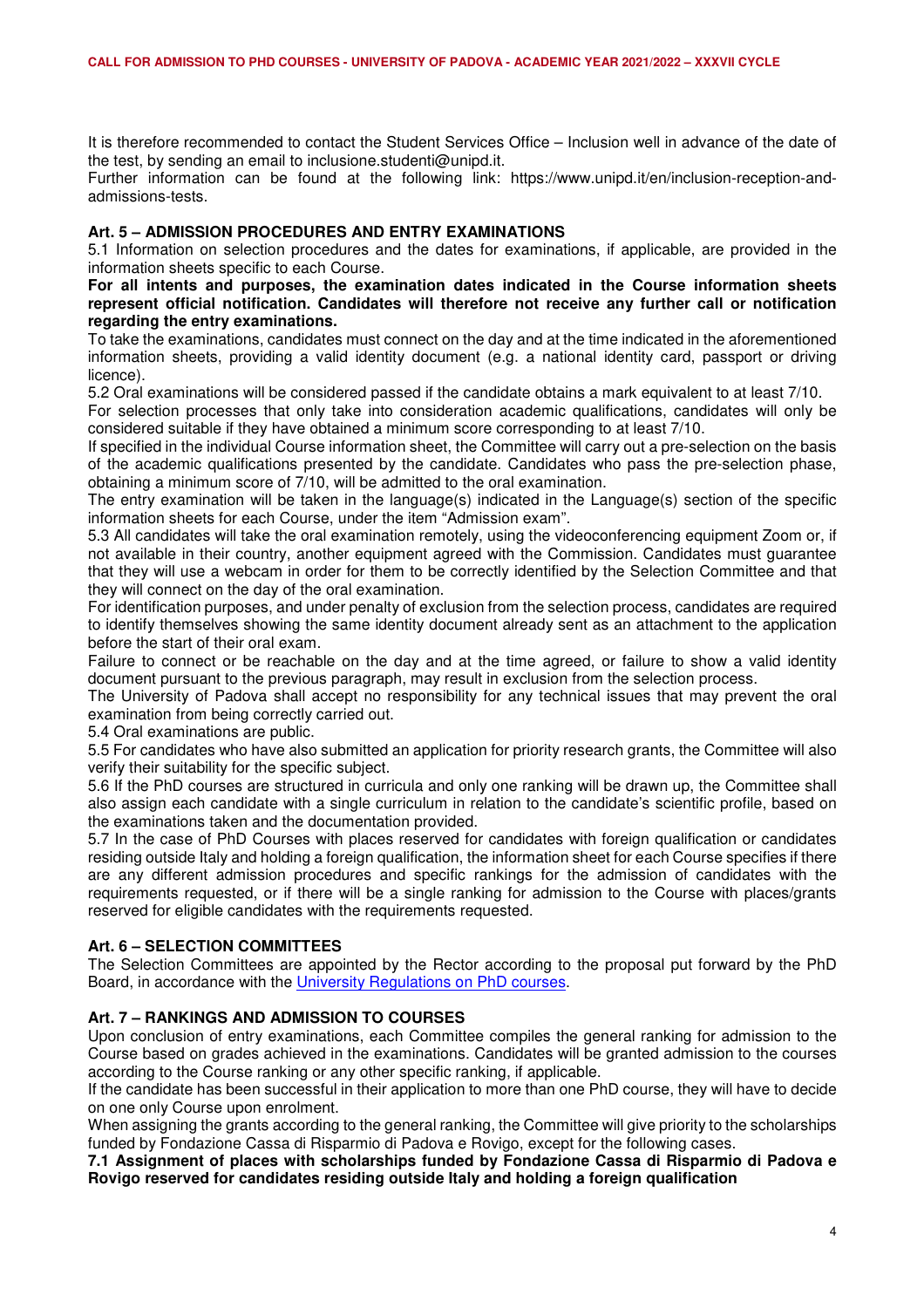According to the Agreement with Fondazione Cassa di Risparmio di Padova e Rovigo, grants reserved for candidates residing outside Italy and holding a foreign qualification will be awarded as follows:

- when places are assigned with a single ranking, the scholarship will be granted to the candidate in possession of the requirements envisaged and in the highest useful position;

- when, on the other hand, places are assigned with more rankings, scholarships will be granted to candidates in possession of the requirements and in the highest position in the corresponding ranking.

The expression "highest useful position" means the first position, within the ranking of the specific PhD Course/curriculum, occupied by the candidate holding the requirements.

If a scholarship is not granted, it may instead be assigned (without the specific increases described in art. 12) to a candidate residing outside Italy and holding a foreign qualification, according to the order of the general ranking.

In case of vacant places due to renunciation or non-registration, rankings will be scrolled according to art. 11. **7.2 Assignment of places for priority research grants** 

The general ranking for admission to the Course will indicate whether candidates are eligible for the priority research grants they applied for and the assigned curriculum, if the PhD Course offers more than one curriculum.

Grants will be awarded based on the merit ranking.

If the successful candidate is eligible for a priority research grant, this grant will be assigned as a priority, as provided for by art. 4.

If several successful candidates are eligible for the same priority research grant, the Committee will award the grant based on the merit ranking.

If several priority research grants are available and a successful candidate is eligible for more than one of these grants, it is up to the Committee to decide how to award each grant.

## **7.3 Assignment of places in case of Courses with curriculum-based rankings**

If the PhD Course is structured into curricula and separate curriculum-based rankings will be drawn up, candidates are admitted to each curriculum up to the number of places available for that curriculum.

Should the number of candidates be lesser than the number of places available, not assigned to a specific curriculum, these places can be assigned to candidates applying for other curricula, according to their respective rankings.

If, on the deadline for the submission of the application (July 29<sup>th</sup> 2021), there should be vacant places not assigned to a specific curriculum, remaining places can be assigned to candidates applying for other curricula, according to their respective rankings as well as to what stated in art. 11.

#### **7.4 Assignment of places for candidates with foreign qualification**

If the individual information sheet for the chosen Course indicates specific admission procedures relating to candidates with foreign qualification, the Committee will compile specific rankings according to the indications provided.

If, on the other hand, the information sheet for the chosen PhD Course does not indicate any specific admission procedures relating to the aforementioned candidates, the reserved place will be awarded to the eligible candidates in possession of the necessary requirements, on the basis of the general merit ranking.

In any case, these places are reserved only for candidates who specifically applied for them.

If the place/grant is not awarded to anyone, it will be made available as an ordinary place and awarded according to the general ranking for admission to the Course.

If, at the end of enrolment procedures, any places become available, as a result of explicit or tacit enrolment withdrawal, these shall become vacant for other candidates, according to ranking, assigned curriculum and level of eligibility.

7.5 The Rector approves the selection proceedings and declares the ranking official for the admission of candidates. The rankings will be made public from **July 2nd 2021** through:

• Publication on the University's official register;

• Publication on the University of Padova website: https://www.unipd.it/dottorato/bandi-graduatorie

Successful candidates must enrol by **July 29th 2021**. Information on enrolment procedures will be published at the same time as the rankings.

Publication of enrolment deadlines are to be considered as official notification for all intents and purposes.

**No personal communication will be sent to the candidates. Candidates granted admission to the Courses are responsible for checking enrolment dates and procedures.** 

# **Art. 8 – PHD COURSES AND MEDICAL SPECIALISATION SCHOOLS**

8.1 If successful in the selection process for a PhD, students enrolled at medical specialisation schools will be able to enrol in a PhD course: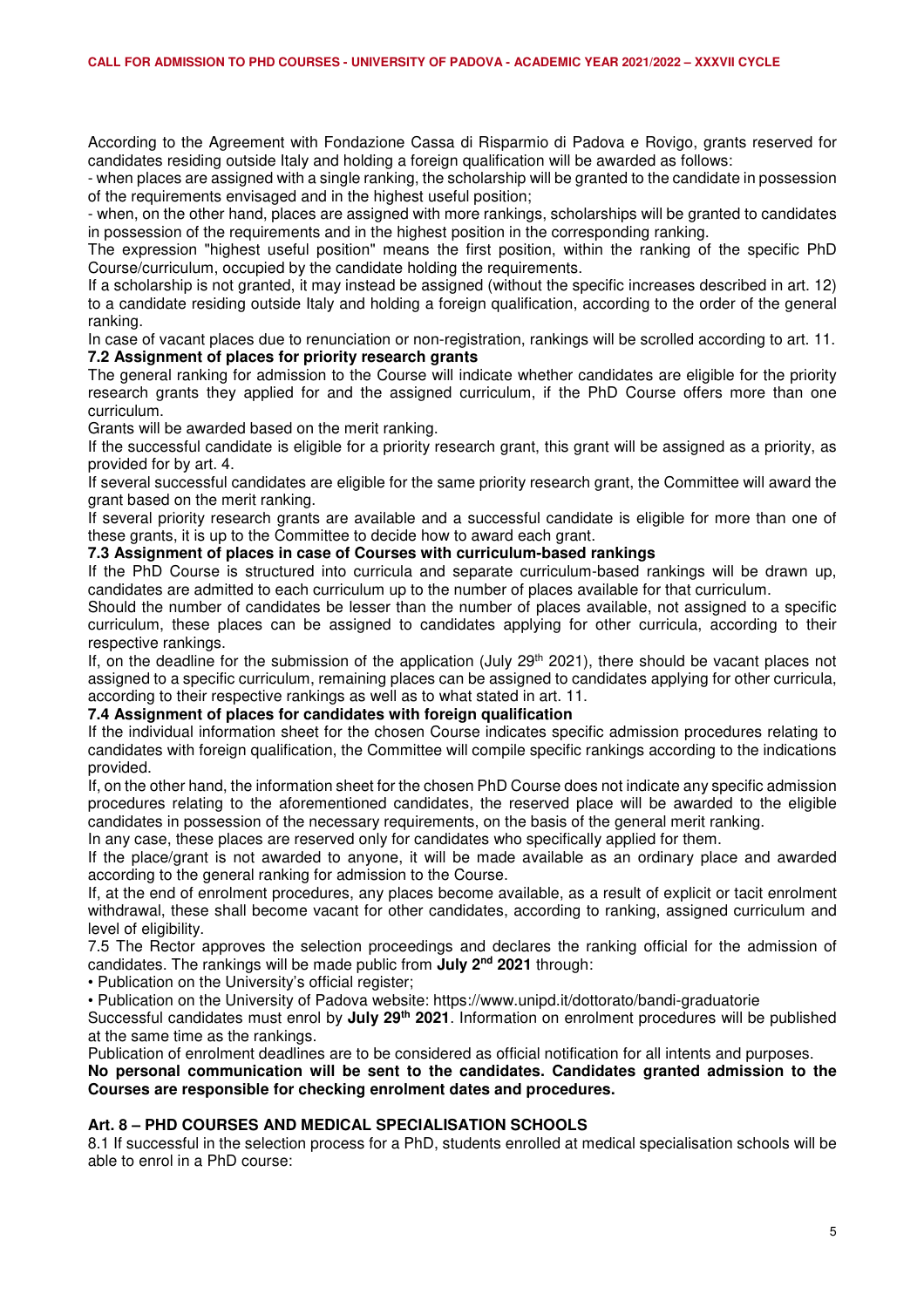- if they are already enrolled in the last or penultimate year of a specialisation school at the University of Padova;

- if they are already enrolled in the last year of a specialisation school at a university other than the University of Padova.

In any cases, attendance of both courses must be declared compatible and authorised by the Board of the specialisation school;

8.2 At least one month before the end of the joint attendance, the student must ask the PhD course Board to officially acknowledge the period of joint attendance. The PhD course Board, after an evaluation of the research activities carried out by the individual during the period of joint attendance certified by the specialisation school Board, may then formally acknowledge the validity of the abovementioned period for the purposes of being awarded the PhD.

8.3 In any case, the thesis and its assessment must follow the provisions set forth by art. 15 of the present announcement.

8.4 During the period of joint attendance, those enrolled in the specialisation school will not be eligible for PhD grants or other forms of funding.

## **Art. 9 - HIGHER-LEVEL EDUCATION AND RESEARCH APPRENTICESHIP AND INDUSTRIAL PHD**

9.1 Higher-level Education and Research Apprenticeship contracts are intended for candidates selected by Companies from the group of candidates deemed suitable during the selection process for admission to the PhD Courses.

The information sheet for each Course indicates the research projects linked to Higher-level Education and Research Apprenticeship contracts that could be made available by Companies.

The initiative is aimed at candidates who are successful or deemed eligible in the selection process for each Course, and who are no older than 29 on the date of being hired by the Company. The Higher-level Education and Research Apprenticeship contract, lasting three years, will be drawn up between the Company and the candidate only after the candidate has successfully passed the Company's selection process.

Following approval and publication of the rankings for admission to the Courses, the University will notify the Companies of the names of those who have given their consent to the transmission of their personal data, who are of the right age and who have been deemed suitable in the general merit ranking, along with the curriculum assigned as part of the pathway.

The Company may decide to contact only those candidates whose profiles correspond to their specific needs, and select from these the potential candidate to hire.

If the Company identifies its ideal candidate from those successful or deemed suitable, it will commit to hiring the candidate, subject to the candidate correctly enrolling in the PhD course within the deadlines stated in the present announcement. The candidate chosen by the Company must enrol in the PhD course.

The candidate will be hired by the Company by September  $30<sup>th</sup>$  2021 and will begin their PhD course starting October 1st 2021.

The training provided to the apprentice will allow them to be awarded the PhD by the University of Padova.

9.2 Places advertised as "industrial doctorate" are reserved for employees of companies carrying out highly qualified activities. Places available are indicated in the information sheets for the individual courses. Candidates must be in possession of the academic qualification required to apply for the PhD and must successfully pass the selection process for admission to the PhD. Places will be assigned according to the specific ranking. How research activities will be carried out and a sharing of the employee's overall commitment will be governed by the agreements put in place to initiate these pathways.

# **Art. 10 – ENROLMENT**

10.1 Successful candidates, with or without a grant, must enrol by **July 29th 2021**, following the procedures published together with the rankings.

**Failure to enrol by the deadlines set for each Course will be considered as renunciation of the place (with or without a grant), which will subsequently be assigned to the next candidate according to the ranking.** 

10.2 The enrolment form must contain all the attachments indicated in the instructions, including a copy of a valid identity document and a passport-size photograph; after concluding the enrolment procedure, the regional fee (art. 13) must be paid as indicated.

When completing the enrolment form, the successful candidate declares, inter alia, that:

- They are not enrolled, nor shall they enrol for the duration of the PhD, in another university Course unless authorised by the present announcement or by current legislation;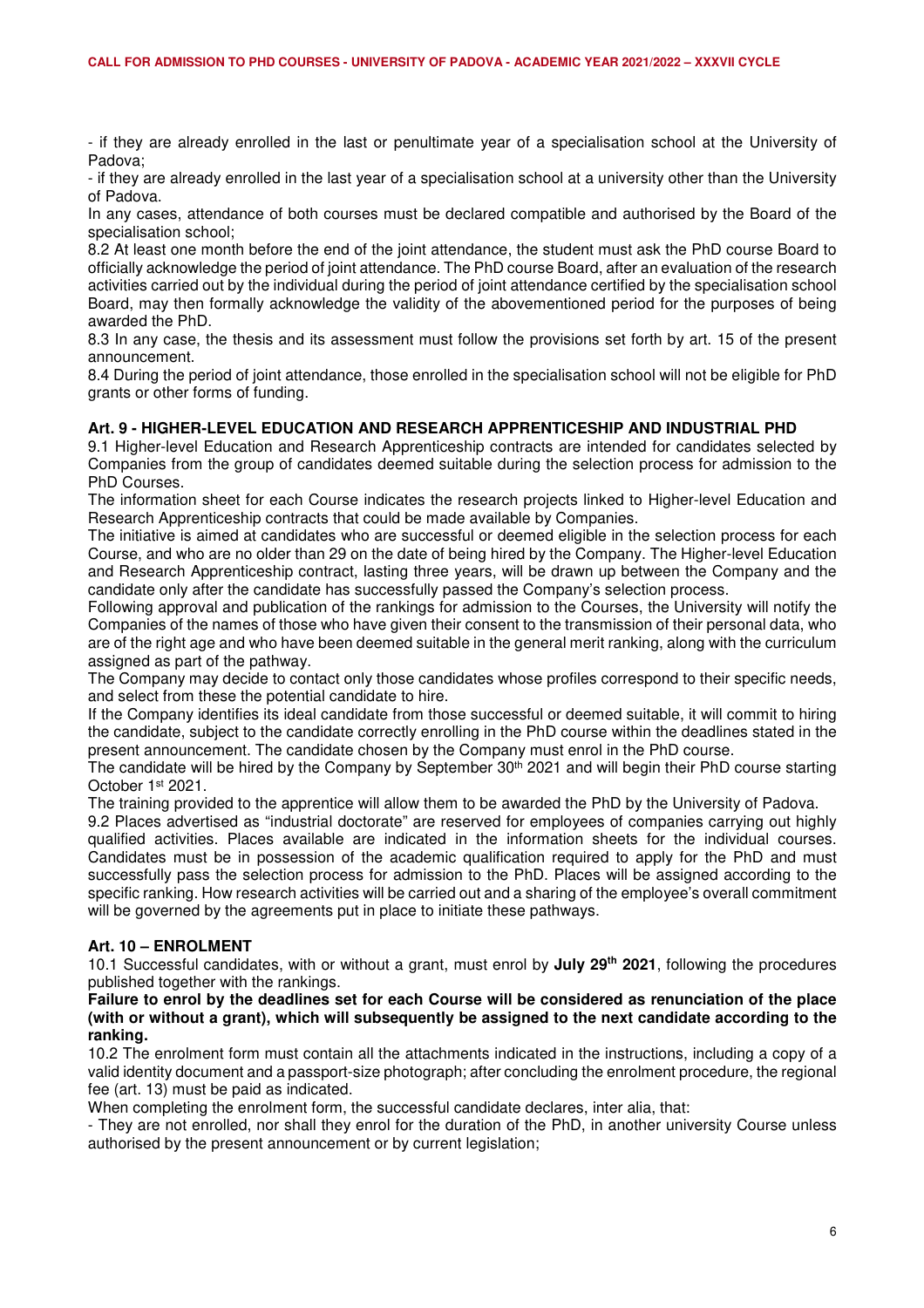- If enrolled in a first- or second-cycle degree course (with exclusion of the academic qualification required to access the PhD, in accordance with art. 3), they will have been awarded all credits, except for those relating to the final examination, by September 30<sup>th</sup> 2021;

- If enrolled in a university master course, they will have fulfilled the attendance obligations established by the master by September 30<sup>th</sup> 2021:

- The final examination of the course first enrolled in (excluding the PhD), will have been passed no later than ninety days after the start of the PhD;

- They are not enrolled, and nor shall they enrol, with a Specialisation School (with the exception of the cases stated in art. 8 of the present announcement). If enrolled, they declare that they will suspend attendance before beginning the PhD course, where this is possible; if enrolled in the final year, they declare that they will complete their specialist training before the start date of the PhD Course;

- They shall undertake to ask the competent body of the Course for authorisation to carry out work outside of the course;

and, if a grant holder:

- They have not already benefited from another PhD Course grant in the past;

- They will not accumulate the grant with another grant, awarded for whatever reason, except for those assigned by national or international institutions for the purposes of integrating the research activities of the PhD student with time spent abroad;

- They are aware that the grant is only awarded to those who have a yearly income (gross sum) that is below the equivalent of a year's grant amount for the tax years when the grant will mainly be used, and shall provide prompt notification should their income exceed this limit;

- They shall undertake to pay back the monthly grant instalments received in the academic year in which their income exceeded the limit;

and, if a priority research grant holder:

- They are aware that the priority research grant is awarded subject to the candidate carrying out the research indicated in the relative agreement and respecting the agreement's contents.

10.3 Candidates with a foreign qualification must also attach to their application:

- in case of academic qualifications awarded in non-EU Countries: a copy, in Italian or English, of the second-cycle degree as well as a copy of the certificate indicating the examinations taken and the relative grades, together with the translation, legalisation and Declaration of Value issued by Italian diplomatic or consular authorities or, alternatively, Statements of Comparability and Verification issued by ENIC-NARIC;
- in case of academic qualifications awarded in European Union Countries: Diploma and Diploma Supplement in English for the second-cycle qualification or, alternatively, Statements of Comparability and Verification issued by ENIC-NARIC;
- a valid stay permit if already issued, or a copy of the request made to the competent authorities within 8 working days of arriving in Italy (only for non-EU citizens).

Should there be any doubts regarding the nature or validity of academic qualifications awarded in EU countries, the University reserves the right to request the certificate or a Declaration of Value. For further information on the Declaration of Value, visit the web page http://www.studiare-in-italia.it/studying/info-07.html.

Candidates in possession of a foreign academic qualification who have not provided the required documentation requested at the time of enrolment will be enrolled conditionally and will be excluded from the PhD course, with the obligation of refunding grant instalments unduly received, if:

- They do not submit such documentation within 12 months of the start of the course;

- Following verification, the academic qualification does not meet the requirements of the present competition notice and does not permit enrolment on the PhD course.

#### **Art. 11 – VACANT PLACES**

Following explicit or tacit withdrawal by successful candidates before the start of the course, any vacant places will be assigned to the next candidates in the ranking, according to the criteria set out in art. 7.5.

Should any places with funding become available following withdrawals, the following may apply for such vacant places, according to the rankings: winners who already enrolled without scholarship, winners of a place without funding who haven't enrolled by the deadline for the enrolment, the other eligible candidates in the ranking. Those candidates who in the application form indicated that they competed exclusively for unfunded places cannot apply for vacant places with funding.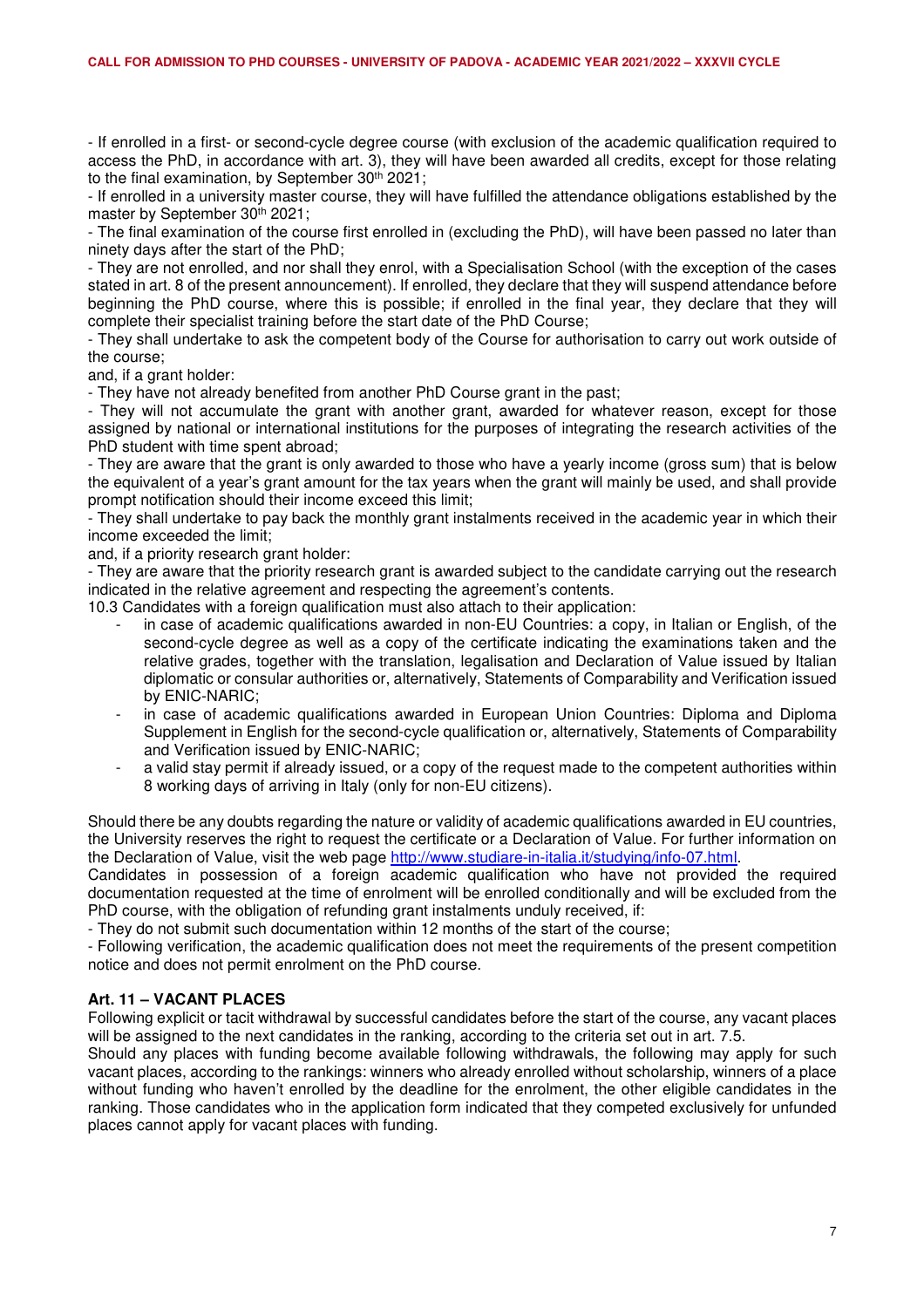## VACANT PLACES – PRIMARY PHASE

Candidates with the right to a vacant place will be notified through publication of the list of replacement candidates at the address https://www.unipd.it/dottorato/bandi-graduatorie from **August 25th 2021.**  Candidates will be required to enrol by August 30<sup>th</sup> 2021, as provided for in art. 10.

## VACANT PLACES – SECONDARY PHASE

From **September 6th 2021**, any further available places will be published and interested candidates must submit their **applications** by September 9<sup>th</sup> 2021 according to the procedure indicated. Candidates who have submitted their applications for vacant places will be contacted directly by the office and will have to complete enrolment by September 16<sup>th</sup> 2021. Successful applicants without funding who are interested in a vacant place with funding may apply for a place if, within the time allowed, they have also tacitly given up a place without funding.

#### **No personal notifications will be sent to the candidates.**

Any places that may become available by September 30<sup>th</sup> 2021 can be reallocated according to the merit ranking and in compliance with the procedure described for the secondary phase of vacant places.

# **Art. 12 - GRANTS**

12.1 For priority research grants, the research subject will also be specified. Holders of these grants are under the obligation to carry out the research activities specified in the agreement between the University and the institution providing funding for the grant, and must respect the contents of the agreement.

12.2 Grants are only awarded to those who have a yearly income (gross sum) that is below the equivalent of a year's grant amount for the tax years when the grant will mainly be used. Should the grant holder's income exceed this limit, they will lose their right to the grant for the academic year in which the limit was exceeded. In this case, the PhD student concerned will be obliged to pay back any monthly grant instalments already received.

Should applications have equal merit, the assessment of the applicant's economic situation is the deciding factor in awarding a grant. This is calculated pursuant to ISEE (Equivalent Economic Situation Indicator) values. Unfunded places will be awarded to the younger applicants.

12.3 In accordance with Italian Ministerial Decree n. 40 dated 25 January 2018, the annual amount of the grant is 15.343,28 euros, gross, less national insurance and pension contributions payable by the recipient to INPS (Italian National Institute for Social Security), pursuant to art. 2, paragraph 26 et. seq. of (Italian) Law no. 335 dated 8 August 1995, and subsequent amendments and integrations.

12.4 The winners of scholarships funded by Fondazione Cassa di Risparmio di Padova e Rovigo and reserved for candidates residing outside Italy and with foreign qualification will be able to use the accommodation and canteen services free of charge at the ESU structures - Regional Agency for the Right to University Study. The related costs will be covered by the University of Padua thanks to the contribution of Fondazione Cassa di Risparmio di Padova e Rovigo.

12.5 PhD grants cannot be used together with other grants, awarded for whatever reason, except for those assigned by national or international institutions for the purpose of integrating the research activities of the PhD student with time spent abroad.

12.6 The amount of the grant is increased by 50% for any time spent abroad. For the winners of scholarships reserved for candidates residing outside Italy and with foreign qualification, this scholarship increase will be recognized only if the period abroad is carried out in a Country other than that of residence.

12.7 The grant takes effect when the holder effectively begins to attend the course.

The grant is paid in deferred monthly instalments.

Anyone who has already benefited from a PhD grant, cannot do so for a second time.

12.8 In the case of joint PhD courses in agreement with other institutions (see art. 2 of the present announcement), the management of financial resources, including grants, is defined and governed by the individual agreements in place.

# **Art. 13 – ENROLMENT AND TUITION FEES**

13.1 PhD students are exempt from university tuition fees and must only pay an amount corresponding to the regional fee for the right to education and stamp duty. For the winners of scholarships funded by Fondazione Cassa di Risparmio di Padova e Rovigo and reserved for candidates residing outside Italy and with foreign qualification, this amount will be covered by the University of Padova thanks to the contribution of Fondazione Cassa di Risparmio di Padova e Rovigo.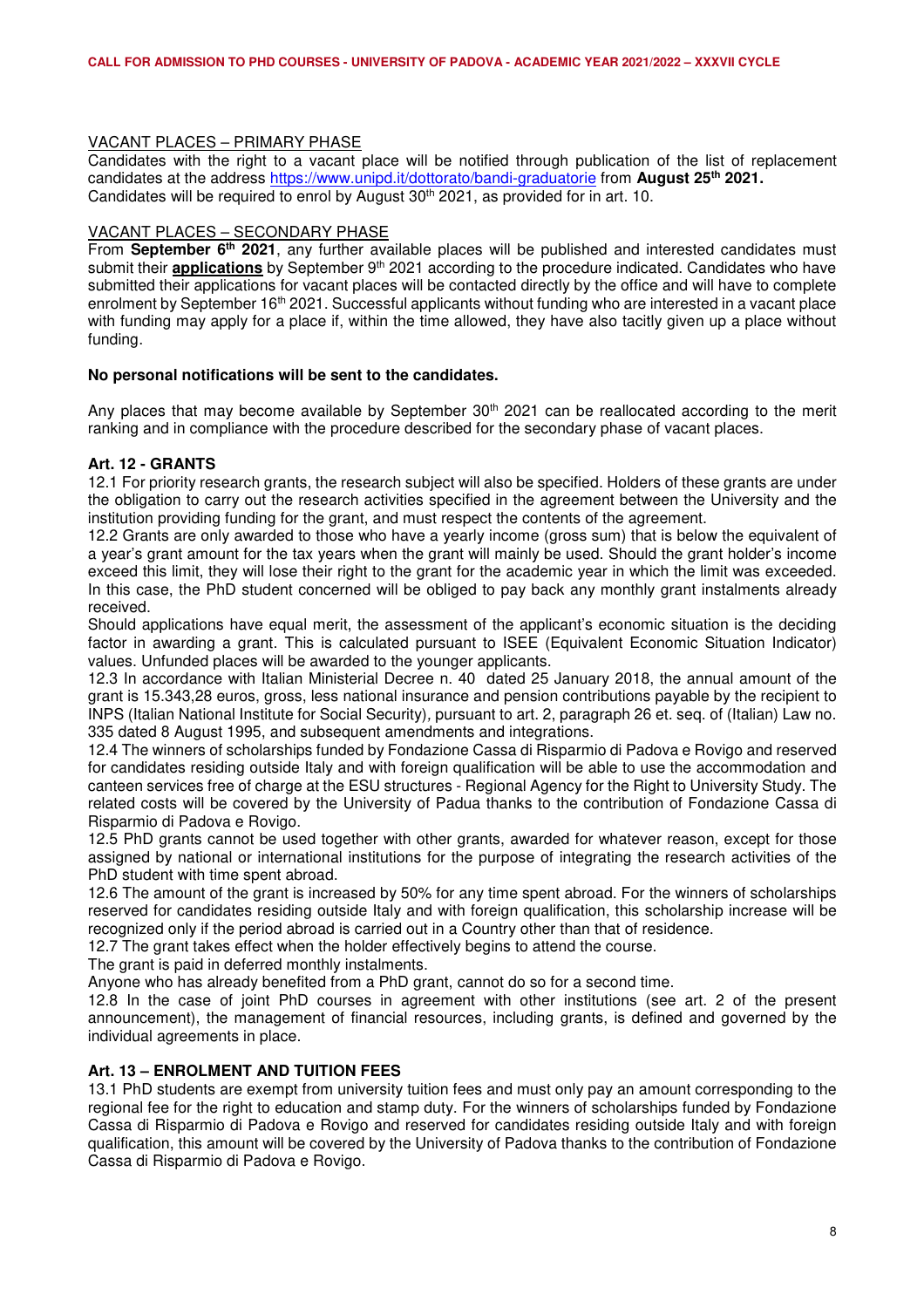13.2 PhD students may request exemption from payment of the regional contribution, quantified as per the ISEE presented. For PhD students with a grant, the quota for the aforementioned contribution, quantified as per the ISEE, will be withheld from the grant payment.

13.3 The amounts referred to in point 1 can be consulted in the Fees and contributions table for those enrolled in PhD courses for the 2021/2022 academic year. This table will be published on the University of Padova website at the address: http://www.unipd.it/ricerca/dottorati-ricerca/tasse-borse-studio-opportunita-dottorati.

## **Art. 14 – COURSE START DATES AND OBLIGATIONS OF PHD STUDENTS**

14.1 Courses will begin on October 1<sup>st</sup> 2021. Admission to a PhD course is a full time, exclusive commitment. 14.2 PhD students are obliged to carry out the activities relating to their approved research plan and to present a report on the activities and research carried out to the competent body of the Course at the end of each year, as well as the PhD thesis, complete with original contributions, at the end of the course. Theses must be submitted in accordance with the procedures established in the University Regulations for PhD courses.

After evaluating the activities carried out by the PhD student, the competent body of the Course will deliberate whether to admit the PhD student to the next year of the course. With a substantiated decision, the Doctoral Board may also propose to the Rector that the student be excluded from continuing the Course.

14.3 Regarding the PhD course in Human Rights, Society, and Multi-Level Governance with Western Sydney University (Australia), Pravni Fakultet Sveučilišta U Zagrebu / The Faculty of Law University of Zagreb (Croatia), The University of Nicosia (Cyprus), all enrolled PhD students will have to spend periods of study at one or more Host Universities for a minimum of 6 months.

## **Art. 15 – OBTAINING THE ACADEMIC QUALIFICATION**

15.1 The PhD is awarded upon successfully passing the final examination. This examination consists of an oral discussion with the candidate on their thesis.

The supervisory committees for the final examination will be formed and appointed in compliance with the University Regulations for PhD courses.

15.2 Regarding the PhD courses in Human Rights, Society, and Multi-Level Governance with Western Sydney University (Australia), Pravni Fakultet Sveučilišta U Zagrebu / The Faculty of Law University of Zagreb (Croatia), The University of Nicosia (Cyprus), the PhD degree will be issued in the form of a joint or double degree, according to the rules of the single universities involved.

## **Art. 16 – PROPERTY OF RESULTS AND CONFIDENTIALITY**

16.1 Intellectual and industrial property rights on the results obtained by the PhD student, including but not limited to software, patentable or non-patentable industrial inventions, know-how, models, data and data collections, are regulated in accordance with current legislation, the University Regulations and, if applicable, on the basis of individual agreements with Universities, Enterprises and Bodies involved.

16.2 PhD students who realize that they made an invention must immediately inform their supervisor or the Director of the Department, who, from that moment on, shall maintain the confidentiality and notify without delay the Settore Trasferimento di Tecnologia of the University in order to proceed with the evaluation of the results linked to the invention as well as to the appropriate protection measures.

16.3 Candidates who compete for priority research grants undertake to accept the provisions relating to intellectual property agreed in the Convention between the University and the funding body.

16.4 In any case, the PhD student is guaranteed the opportunity to carry out the usual permitted publishing activities, which should be planned in a manner compatible with the protection of any results.

#### **Art. 17 – SPECIAL CASES**

17.1 Recipients of funding to support research, selected in the context of international projects (Marie Sklodowska Curie), may be admitted to the courses, subject to the approval of the Academic Board, which will verify the suitability of the research subject compared with the scientific-disciplinary subject matters covered by the course and will also assess the eligibility of the grant holder for admission purposes. Candidates benefiting from fundings/grants deriving from specific agreements signed by the University of Padova as well as foreign scholarship holders may also be admitted to reserved places. For information on how to participate in the selection process, candidates belonging to these categories must contact 'Ufficio Dottorato e Post Lauream – Settore Dottorato di Ricerca' (PhD office) via email, using the address phd.application@unipd.it.

#### **Art. 18 – PROCESSING OF PERSONAL DATA**

The processing of personal data provided by candidates collected for the purposes identified in this notice takes place in compliance with the provisions of EU Regulation 27.04.2016 n. 679 (General Data Protection Regulation, following: GDPR). Further information can be found here: https://www.unipd.it/en/privacy